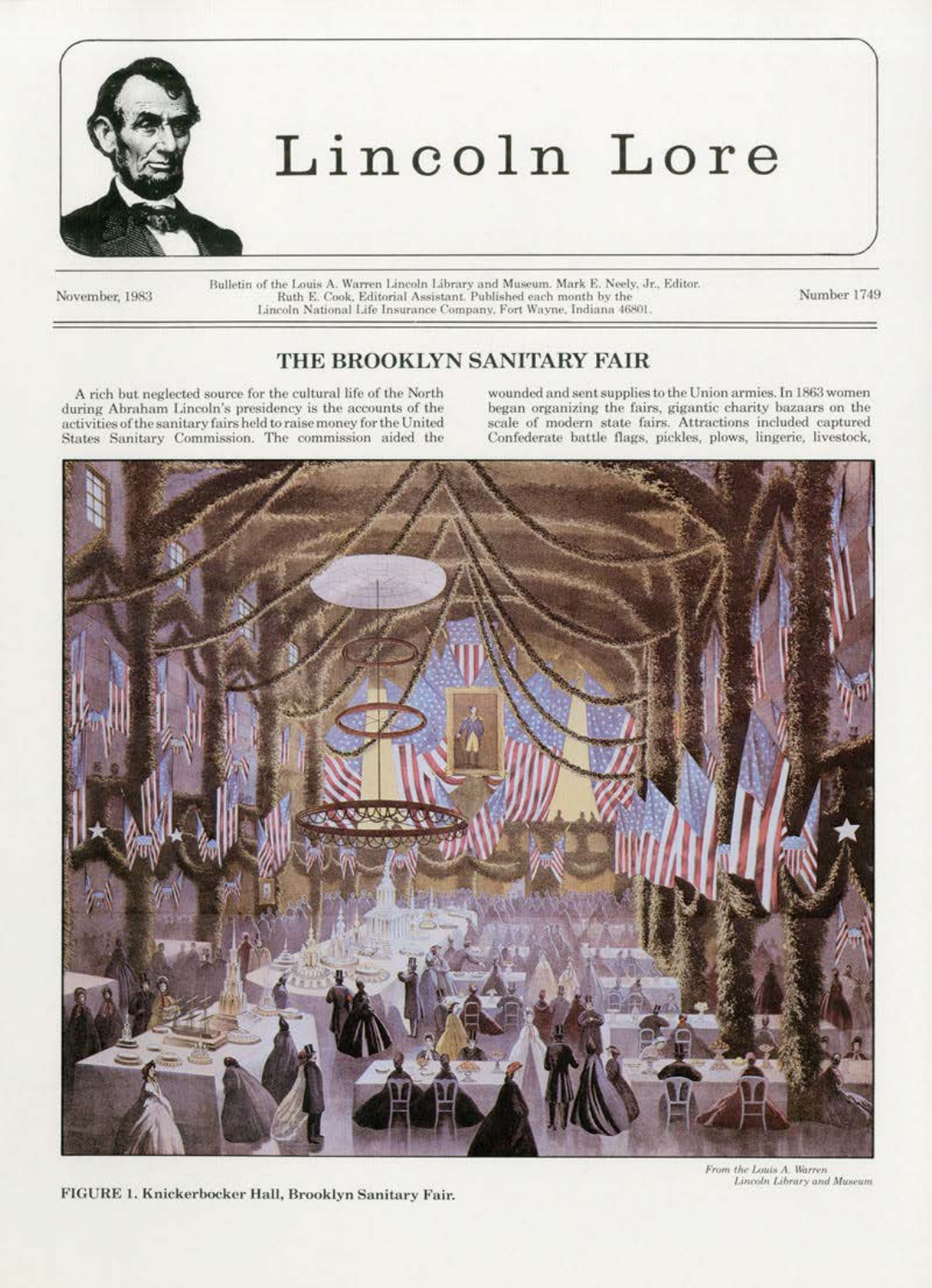books, prints, photographs, and paintings.

Leaders of the sanitary commission movement traced its<br>origins to England in the Crimean War, when the scandalously dreadful condition of her armies led to sending volunteers to tend to the sick and wounded and to hear the last words of the dying. The American effort was more vast and better organized, reaching thousands on the battlefields and in the hospitals and gaining support from hundreds of thousands at home. The Brooklyn and Long Island Fair, which opened in

February 1864, was one of the many but perhaps typical.

One of the major attractions of the Brooklyn fair was a piece of nineteenth-century nostalgia, the New England Kitchen, here described by the Daily Morning Drum-Beat, the newspaper of the fair:

The kitchen contains four large tables all set out in a delightfully primitive style and most refreshingly free from the effeminite luxuries of this degenerate age: for instance napkins and butter-knives. The viands are set forth on the



FIGURE 2. Interior of the Academy of Music from the dress circle.

From the Louis A. Warren Lincoln Library and Museum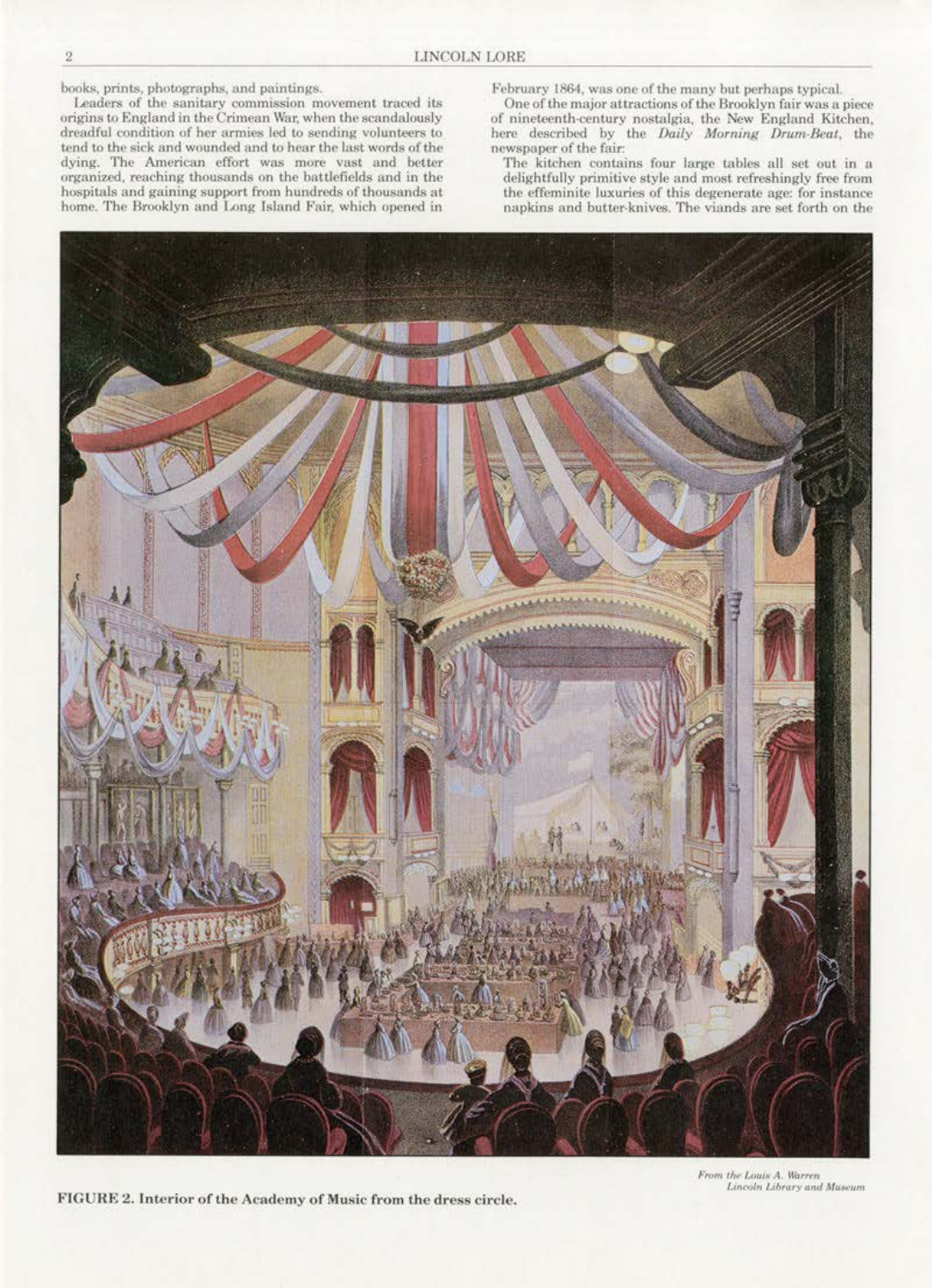most uncompromising of earthen ware - blue plates, eight brown bowls and big saucers. A pitcher of molasses takes the place of refined "syrup," and there is nothing on the table<br>to remind the visitor that he is in a fashionable and wealthy city.

The great monster fireplace has, with a kind consideration its early freaks had given us little right to expect, benignly consented to stop smoking, and acts its part with the quiet gravity of its puritanical progenitors. Before it stands an oldfashioned spinning-wheel, whereat an industrious dame of the olden time may be seen faithfully and patiently at work.

On the high chimney-piece is a pair of quaint old candlesticks, on racks against the wall some rusty old muskets, and depending from the ceiling strings of yellow, dried corn. The chairs in the room, all as Sir Leicester Dedlock would say, "As old as the hills, and vastly more respectable,' are of every shape and pattern. One of them, 150 years of age, was buried in the earth for preservation when the old farmer-owner was suddenly called away to fight and fall for his country. After his death on the battle-field it was exhumed, and again put into practical use at its old home in Stamford, Connecticut. Now it enjoys a green and honorable



FIGURE 3. Interior of the Academy of Music from the stage.

From the Louis A. Warren<br>Lincoln Library and Museum